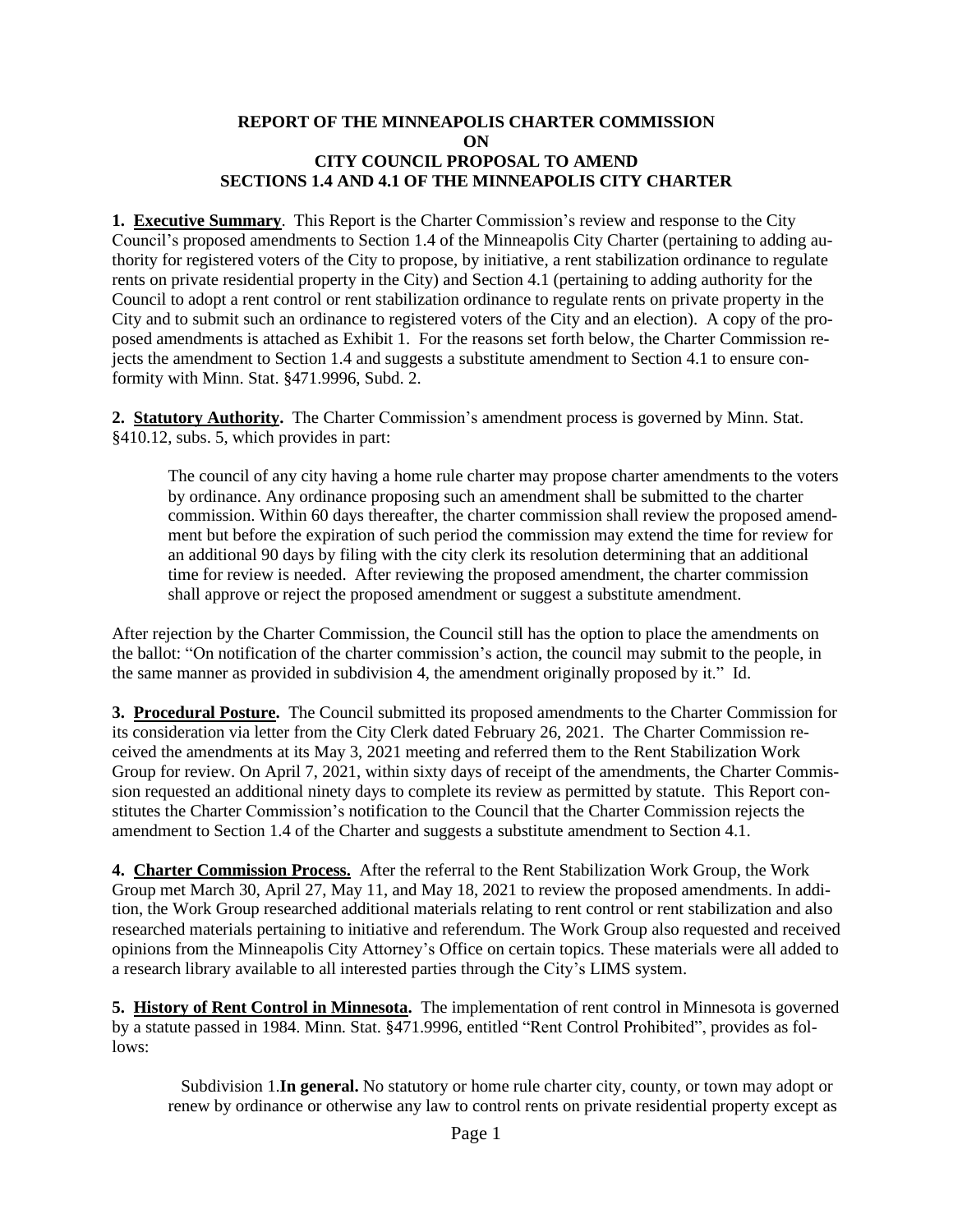provided in subdivision 2. This section does not impair the right of any statutory or home rule charter city, county, or town:

(1) to manage or control property in which it has a financial interest through a housing authority or similar agency;

(2) to contract with a property owner;

(3) to act as required or authorized by laws or regulations of the United States government or this state; or

(4) to mediate between property owners and tenants for the purpose of negotiating rents. Subd. 2.**Exception**. Subdivision 1 does not preclude a statutory or home rule charter city, county, or town from controlling rents on private residential property to the extent that the city, county, or town has the power to adopt an ordinance, charter amendment, or law to control these rents if the ordinance, charter amendment, or law that controls rents is approved in a general election. Subdivision 1 does not limit any power or authority of the voters of a statutory or home rule charter city, county, or town to petition for an ordinance or charter amendment to control rents on private residential property to the extent that the power or authority is otherwise provided for by law, and if the ordinance or charter amendment is approved in a general election. This subdivision does not grant any additional power or authority to the citizens of a statutory or home rule charter city, county, or town to vote on any question beyond that contained in other law.

 Subdivision 1 does not apply to any statutory city unless the citizens of the statutory city have the authority to vote on the issue of rent control granted by other law.

Summarized, Subdivision 1 prohibits Minneapolis, a home rule city, from adopting an ordinance or any other law that controls rent on private residential property except as provided in Subdivision 2. Subdivision 2 does not preclude a home rule charter city from controlling rents on private residential property so long as the ordinance or charter amendment that "controls" rent is approved at a general election. The voters of a home rule city may petition for an ordinance or charter amendment to control rents if "that power or authority is otherwise provided by law" and approved in a general election. The subdivision does not grant any additional power or authority to the voters.

It is necessary to put section 471.9996 in context. Prior to its passage, the City had the legislative authority to pass an ordinance pertaining to rent control. As a home rule charter city, Minneapolis has, in municipal matters, "all the legislative power possessed by the legislature of the state, save as such power is expressly or impliedly withheld." Bolen v. Glass, 755 N.W.2d 1, 4-5 (Minn. 2008) (quotation omitted). Among these broad powers is the power to enact ordinances "to promote the health, safety, and welfare of residents." Builders Ass'n of Minn. v. City of St. Paul, 819 N.W.2d 172, 180 (Minn. App. 2012). Despite this broad power to legislate in regard to municipal affairs, "state law may limit the power of a city to act in a particular area." City of Morris v. Sax Invs., Inc., 749 N.W.2d 1, 6 (Minn. 2008). "Cities have no power to regulate in a manner that conflicts with state law or invades subjects that have been preempted by state law." Jennissen v. City of Bloomington, 913 N.W.2d 456, 459 (Minn. 2018).

Thus, prior to the enactment of the rent control statute, the City had the power to enact rent control, just as it had the power to enact a minimum wage ordinance or a sick and safe leave ordinance. Instead, state law now limits the legislative authority of the City and requires any legislative action by the Council to be approved at a general election in a referendum. Alternatively, the state law would permit a rent control ordinance by voter petition through an initiative process. However, the Minneapolis Charter does not permit either initiative or referendum. See, Minn. Stat. §410.20 (charters may provide for initiative and referendum).

**6. Rent control or rent stabilization.** For reasons that are unclear, the amendments proposed by the Council differentiate between rent control and rent stabilization. The amendment to Charter §1.4 allows voters to propose a rent stabilization ordinance by initiative. In contrast, the amendment to Charter §4.1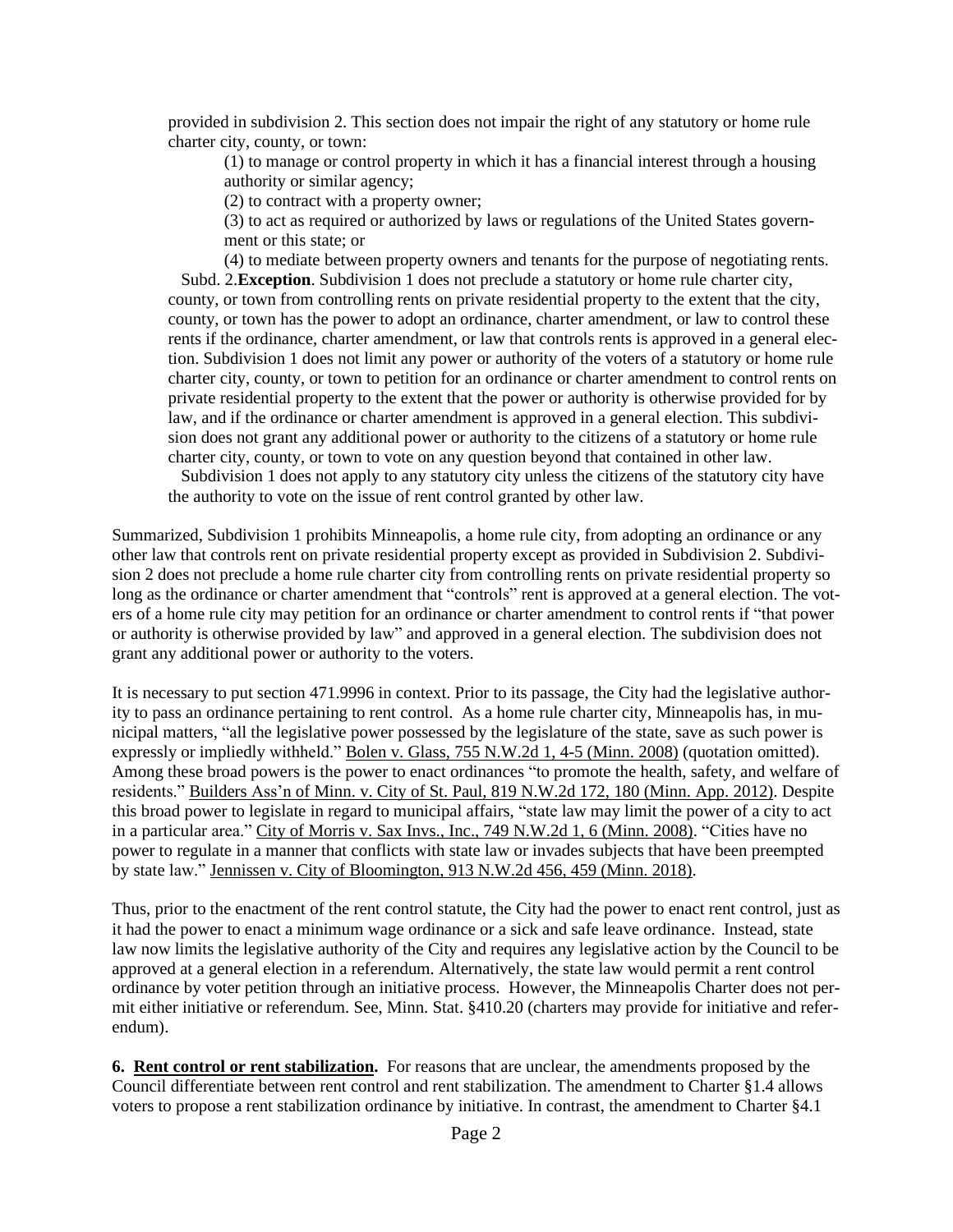permits the Council to adopt either a rent control ordinance or a rent stabilization ordinance. Rent control may be described as policies that strictly regulate rent increases, usually in the form of a rent ceiling and are most commonly found in World War I and World War II-era programs. Rent stabilization is the more common form of modern regulations, allowing for yearly capped rent increases— usually in the form of a percentage of the previous year's rent. Minneapolis Rent Stabilization Study, February 2021, Center for Urban and Regional Affairs, Goetz et al (hereinafter "CURA Study"). For purposes of this Report, the two terms are generally used interchangeably. The rent control statute, Minn. Stat. §471.9996, is silent with respect to rent stabilization.

This Report will not discuss the substance of rent control in detail, since it is or should be the focus of the legislative process. In Minneapolis, the City's general legislative and policymaking authority resides with the City Council. City Charter §4.1(a). The focus of the Charter Commission in the amendment process, however, is on any new scheme or framework of government. This Report will focus in more detail later on the issues of initiative and referendum since they directly affect the Charter. Because the substance of rent control does impact the discussion of initiative and referendum, some further discussion is necessary.

As described in the CURA Study and the other materials gathered by the Rent Stabilization Work Group, rent control or stabilization is a complicated topic. The goals of rent regulation include protecting tenants from excessive rent regulation, alleviating the affordable housing crisis, preserving existing affordable housing, providing security, maintaining economic and racial diversity, and preventing real estate speculation. CURA Study, p. 4. While these are laudatory goals, the academic research conflicts as to how successful rent control is in reaching these goals. For example, some studies show rent control has success in maintaining below market rent levels and moderating price appreciation. Other studies show that the "success" is statistically insignificant or show the rents increased. Id at pp. 30-34. Similarly, the empirical evidence on whether rent control achieves its goals regarding racial diversity is mixed. One study finds that rent control in Massachusetts did not adequately serve the populations targeted by the program, predominantly low-income and BIPOC renters. Other studies showed that low income, Black and Latinx were appropriately targeted and benefited. Id at pp. 39-40. One can find evidence of success or failure for each of the purported goals of rent control.

The program design choices to made in implementing any rent control ordinance are quite complex. What is the choice of cap for rent increases? Is there a flat annual percentage increase or is it pegged to CPI (and which one) or a combination? Will there be exceptions to the cap that can be passed through to the tenant such as increased maintenance or increased property taxes? Studies show that many landlords assess a variety of "fees" separate from rents. How will such fees be handled? Does the landlord have the right to a "reasonable return" on investment? And who decides what the reasonable return is? Are there going to be exemptions to rent control? New construction is a common exemption. Should it be exempt? Should owner-occupied be exempt?

This sampling of issues is not intended necessarily to weigh in on the wisdom of passing rent control. Rather, these descriptions are intended to show that the consideration of this topic, including its goals and the programmatic choices, are better suited to a legislative process than an initiative process. The City's general legislative authority and expertise resides with the Council. The Council has the ability to not only commission a report such as the CURA Study, it can hold meetings with neighborhood groups, tenants groups, landlord groups, advocacy groups or other affected communities and groups. Through the legislative process, the Council can fashion a program that adequately addresses local concerns and political factors that are not well suited to an initiative process.

**7. Initiative and Proposed Council Amendment to Charter §1.4.** The proposed Council amendment provides that "Registered voters of the City have the right to propose a rent stabilization ordinance by initiative." Proposed Amendment Charter §1.4(e). The initiative process may be initiated by a petition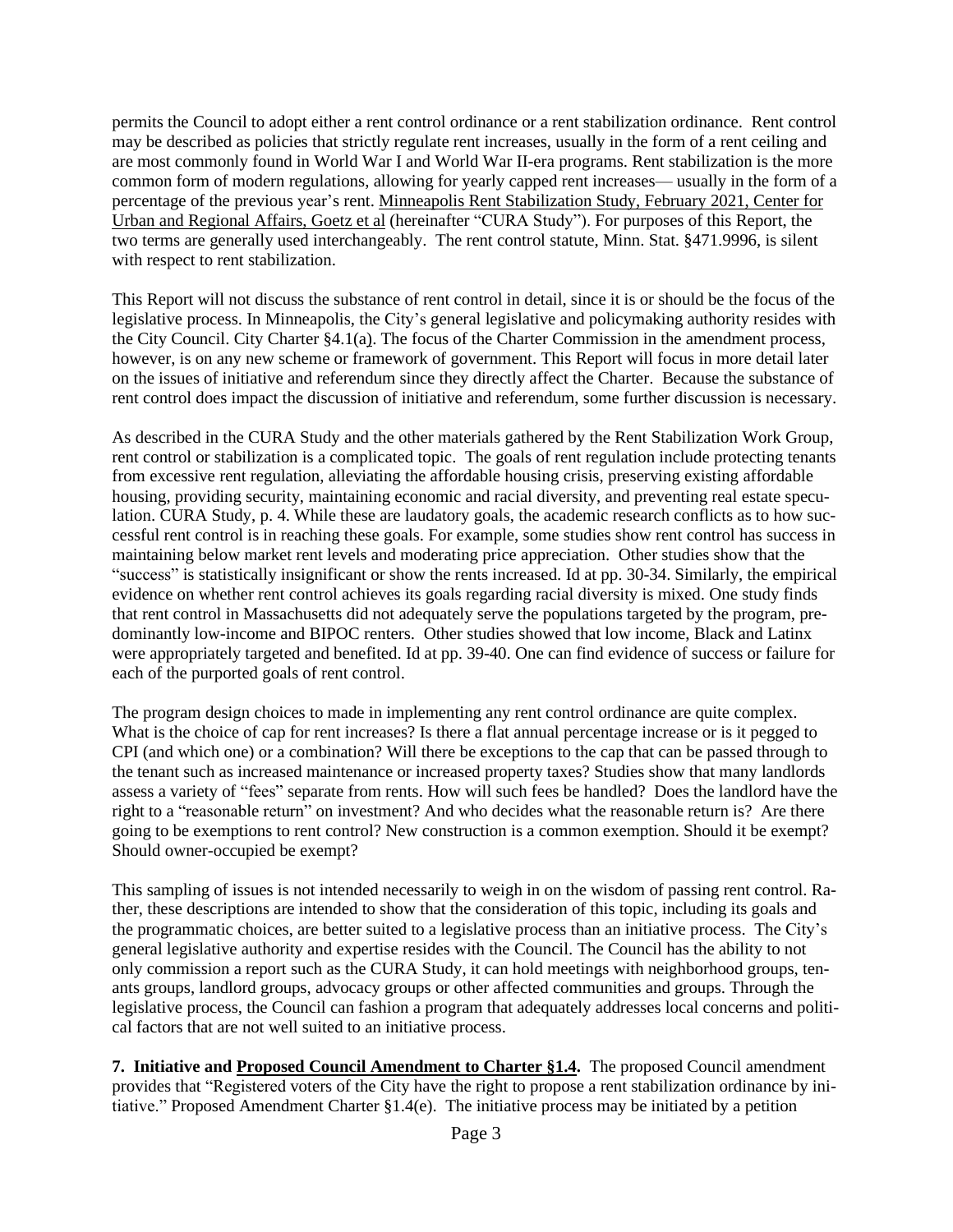signed by registered voters in the City equal to five percent of the total votes cast at the last previous election. Id. §1.4(e)(1). If the petition meets all the technical requirements the Council must do one of three things; enact the ordinance without change; or, direct the City Clerk to submit the ballot question to the qualified voters at a "general or special election"; or direct the City Clerk not to submit the ballot if it fails a City Attorney legal analysis. Id. §1.4(e)(5).

Unlike many of the larger home rule charter cities in Minnesota, the City of Minneapolis Charter has never permitted initiative or referendum. Amending the Charter to permit initiative and referendum directly impacts the form and function of City government and is, therefore, a focus of the Charter Commission. The Charter Commission believes that initiative, in particular, is not appropriate for the City. In theory, initiative and referendum are a form of direct democracy, allowing the people to bypass legislators and special interests and placing legislative power directly in the hands of the populace. However, there are a number of policy concerns surrounding initiative. One particular criticism of citizen initiative is that it often ends up in a badly drafted law since, if passed by the voters, the petition ends as law. It is argued that government officials who are experienced in legislative drafting will provide a better and more defensible law than those who do not have such experience. Legislators can bargain, negotiate and attempt to reconcile incompatible positions to reach a consensus Voters on the other hand are presented with an all or nothing proposition. Similarly, the typical legislative process involves elected officials consulting with staff, including legal counsel, with topic expertise and involving a wide range of political constituencies in the formulation of the law.

Perhaps the most serious criticism of initiative and referendum is their threats to minority rights. These criticisms are outlined in an article by Prof. David Schultz:

Derrick Bell argues that while ballot initiatives for whites may be an expression of democracy at its finest, for the poor and people of color referenda it is a threat to their rights. Use of initiative and referenda, while often seemingly neutral on their face, discriminate against specific groups. Bell contends that while the Court will police direct democracy when the balance between majority rule and minority rights has been tipped too much against the latter, he asserts that the judiciary has generally not taken an aggressive enough action to look beyond apparent neutral processes to guard against abuses. Bell's conclusion is that the initiative and referendum process is structurally biased against minority rights and therefore should be eliminated in light of the warnings of majoritarian tyranny ….

David Schultz, *Liberty v. Elections: Minority Rights and the Failure of Direct Democracy*, 34 Hamline J. Pub. L. & Pol'y 169, 183 (2013) (Internal citations omitted). Numerous studies have documented this hostility to minority rights:

David B. Magleby reviewed ballot measures between 1898 and 1978 and found that in general only 33% of them were supported by the voters. But Magleby does not indicate what percentage of those targeting minority rights are successful. Instead, one of the most comprehensive studies regarding the hostility of direct democracy to minority rights was undertaken by Barbara Gamble. Gamble examined local and state ballot measures related to AIDS testing, gay rights, language, school desegregation, and housing/public accommodations desegregation from 1960 to 1993. She found that 78% of the 74 civil rights measures in her study defeated minority interests. Additionally, Sylvia Vargas updated and corroborated the Gamble study, examining ballot initiatives from 1960 to 1998. According to Largos[sic] : "In the eighty-two initiatives and referendums surveyed in this Article, majorities voted to repeal, limit, or prevent any minority gains in their civil rights over eighty percent of the time." Conversely, in efforts to extend civil rights protections, the success rate was barely one in six.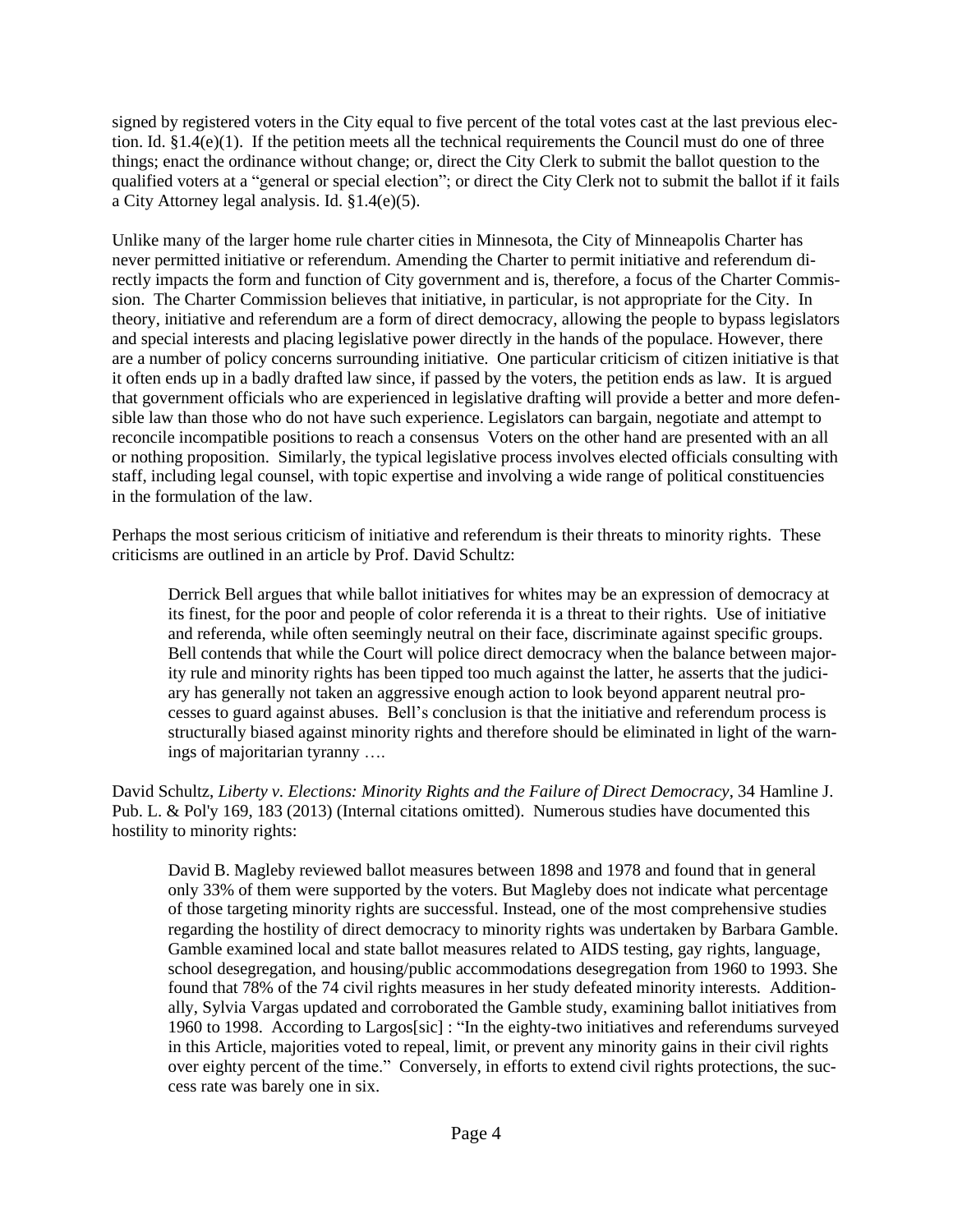Id. at 185-186 (Internal citations omitted).

Additionally, some argue that the initiative process is often hijacked by well-funded special interest or advocacy groups. Under election law, there is no limit on money that can be spent on initiative or referendum campaigns whether by proponents or opponents. Thus, ballot initiatives can be seen as both targeting minority rights while also at the same time undermining majoritarian preferences because of the ability of wealthy individuals or corporations to use money to thwart popular preferences. Id. at 187.

A final policy concern is that courts will show little deference to ballot measures. In general courts will defer to the will of legislatures so long as there is a rational basis to the policy adopted and there is some legislative finding of fact to support the policy. For example, the City was able to successfully defend equal protection and due process challenges to such significant ordinances as its minimum wage ordinance and its discrimination in Section 8 housing ordinance, in part, because of the record the Council built during its legislative process. See, Graco v. City of Minneapolis, 925 N.W2d 262 (Minn. App. 2019) aff'd, 937 N.W.2d 756 (Minn. 2020); Fletcher Properties v. City of Minneapolis, 931 N.W.2d 410 (Minn. App. 2019) aff'd 947 N.W.2d 1 (Minn. 2020). However, in the case of initiative, no findings of fact or legislative hearings generally exist to support the initiative. Therefore, the courts are not likely to afford the same deference to initiative and referendum as they would to acts of a legislature. Schultz, *supra*, at 190.

In addition to these significant policy concerns about initiative contained in the proposed amendment to Section 1.4, there are legal issues also. First, the amendment states that the ballot question may be approved at a "general or special election". This language violates the directive contained in Minn. Stat. §471.9996, Subd. 2, which requires that any ordinance, charter amendment or other law that controls rents be approved at a general election. In addition, that part of the ordinance which would allow a successful petition to be enacted without change by the Council without an election, also violates state law. See, Proposed Amendment Charter §1.4(e)(5). The City Attorney's Office has acknowledged the conflict with State law.

As noted above, the amendment proposes that a rent stabilization initiative may be initiated by petition and must be signed by registered voters equal to five percent of the total votes cast at the last general election. Proposed Amendment Charter §1.4(e)(1). The five percent requirement is taken from Minn. Stat. §410.12, Subd. 1, which provides for the method of amendment of a home rule charter by petition by registered voters. This is the only "initiative" currently allowed for by voters of the City of Minneapolis. While a number of Minnesota charter cities permit initiative in their charters, they typically have higher signature requirements than Section 410.12. While St. Cloud only requires signature of registered voters equal to five percent of the total votes, Duluth and Bloomington require signatures by registered voters equal to ten percent of the total votes cast at the last general election, and Brooklyn Park and Plymouth require fifteen percent of the total vote at the last election. St. Paul requires signatures of registered voters equal to eight percent of those who voted for the office of mayor in the preceding city election.

Based upon the legal and policy considerations discussed above, the Charter Commission rejects the proposed Council amendment to Section 1.4 of the Minneapolis City Charter.

**8. Referendum and Proposed Council Amendment to Charter §4.1.** The proposed amendment states in relevant part:

(g) Rent stabilization.

(1) Council adoption. The Council may adopt a rent control ordinance or a rent stabilization ordinance to regulate rents on private residential property in the City of Minneapolis.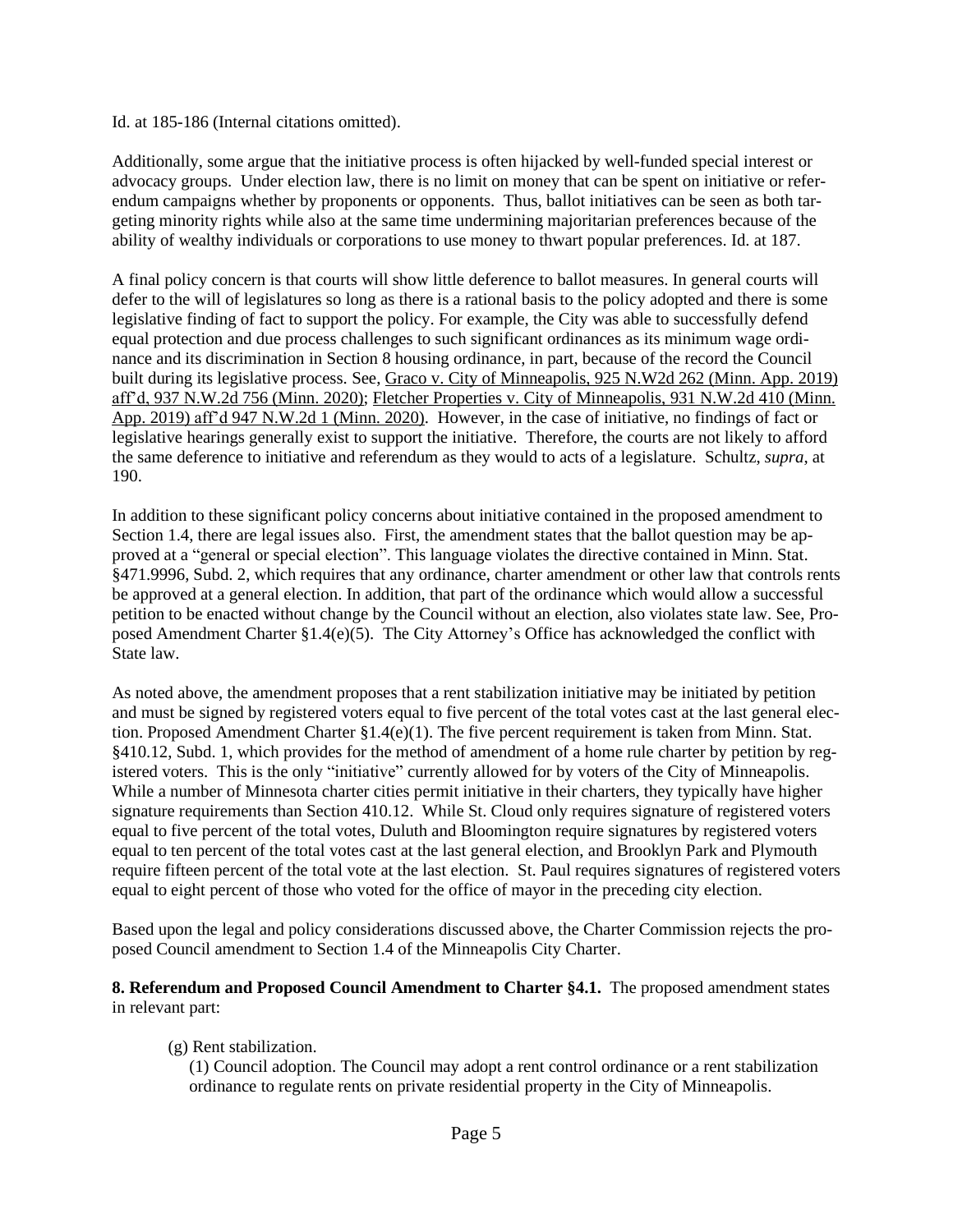(2) Submission to voters. The Council *may* submit a rent control or rent stabilization ballot question to qualified voters to regulate rents on private residential property in the City of Minneapolis. It must be submitted at a general or special election on a date allowed under Minnesota election law. If more than half the votes cast on the ballot question are in favor of its adoption, the ordinance will take effect in 30 days from the date of the election or at such other time as is fixed in the ordinance.

(Emphasis added). First, this section has the same conflicts with state law that the Council's proposal amendment to Charter §1.4 has. Since Subparagraph (2), "Submission to voters" is permissive, Subparagraph (1), "Council adoption" purports to allow the Council to adopt a rent control or rent stabilization ordinance without a vote at a general election. This would violate the State law requiring that any rent control law be approved at a general election. Minn. Stat. §471.9996, Subd. 2 provides:

Subd. 2.Exception. Subdivision 1 does not preclude a statutory or home rule charter city, county, or town from controlling rents on private residential property to the extent that the city, county, or town has the power to adopt an ordinance, charter amendment, or law to control these rents *if* the ordinance, charter amendment, or law that *controls* rents is approved in a *general election*. Subdivision 1 does not limit any power or authority of the voters of a statutory or home rule charter city, county, or town to petition for an ordinance or charter amendment to *control* rents on private residential property to the extent that the power or authority is otherwise provided for by law, and if the ordinance or charter amendment is approved in a *general election*. This subdivision does not grant any additional power or authority to the citizens of a statutory or home rule charter city, county, or town to vote on any question beyond that contained in other law.

(Emphasis added). The Minnesota canons of construction of legislative language provide that words and phrases are construed according to rules of grammar and according to their common and approved usage. Minn. Stat. 645.08. In this instance, the focus is on the word "control(s)" since any law, charter amendment or ordinance that "controls" rents must be approved in a general election. Control in this context simply means "to adjust to a requirement; regulate". *The American Heritage Dictionary of the English Language,* Fifth Edition. Subparagraph (1) of the proposal simply is the enabling language which grants the Council the "power or authority" which is necessary to pass an ordinance that actually controls or regulates rents on private property. If the Council exercises its authority and passes an ordinance that actually controls rents, then State law requires that law must be approved at a general election. In order, to comply with State law, subparagraph 2 must be require that the ordinance go to a general election. To the extent that subparagraph 2 would permit the ordinance to be approved at a special election, as discussed earlier, it also violates State law.

The proposed amendment also states that if the question goes to the voters, and "if more than half the votes cast on the ballot question are in favor of its adoption, that it is approved". While the Charter Commission recognizes that most home rule cities that permit initiative and referendum require approval by a majority of voters voting on the issue, it believes that the more appropriate measure would be that passage requires the approval of fifty-one percent of those voting on the measure. This is the requirement with which City voters are familiar with since is the requirement for passage of amendments to the Charter. Minn. Stat. 410.12, Subd. 4. Finally, the Charter Commission believes the proposed amendment should acknowledge that any rent control or rent stabilization ordinance is subject to mayoral approval.

As discussed in Section 5 of this Report, in the absence of section 471.9996, the subject of rent control would have been within the legislative jurisdiction of the Council. And unlike the proposed amendment to Charter §1.4 which would permit initiative for rent stabilization, the Charter Commission believes that the Council is the proper place for a full discussion of such a complicated and significant topic. While the proposed amendment to Charter §4.1 returns the topic to its proper venue, the Council and its legislative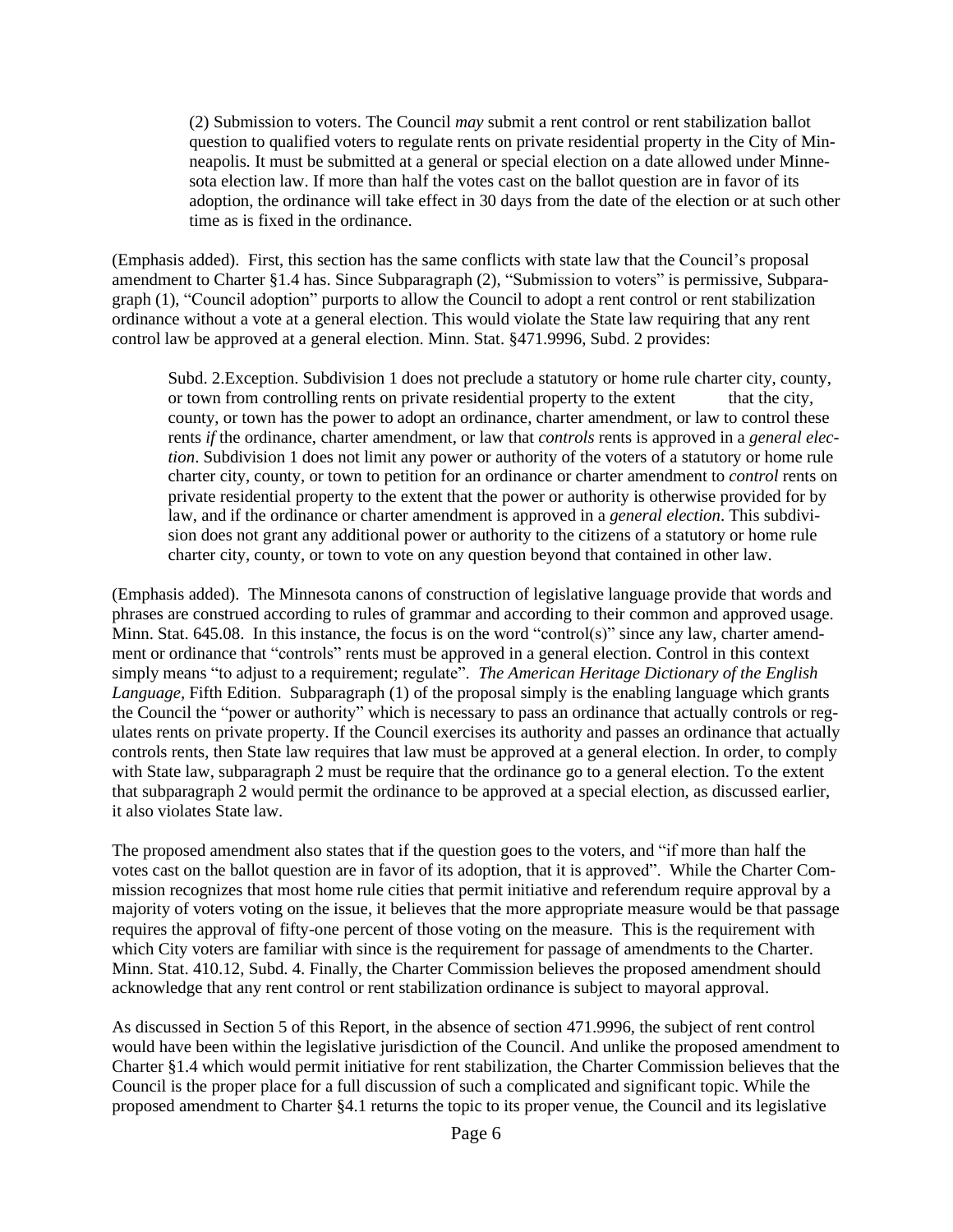process, the amendment does need to comply with state law. Therefore, the Charter Commission proposes a substitute amendment to Charter §4.1.

**9. Standards for review**. On October 7, 2020, the Minneapolis Charter Commission adopted "Standards for Considering Proposals to Amend the City Charter." The Commission determined that these standards would be applied from that time on for any proposed amendments that were to come before the Commission. It is expected that, generally, a proposed amendment then should pass all of these tests before the Charter Commission may recommend placement on the ballot. The tests and their application to the proposed Rent Stabilization amendments are as follows:

## **A. Section 1.4 of the Charter.**

**Is the amendment germane to the Charter?** Yes. Minnesota Statute Sec. §471.9996 prohibits the City of Minneapolis, as a home rule charter city, from enacting any Charter amendment, ordinance or other law to control rents unless approved in a general election. Thus, the amendment, which provides for such approval is clearly germane to the Charter by operation of state law. In addition, as noted above, amending the Charter to permit initiative and referendum directly impacts the form and function of City government and is therefore germane to the Charter.

**Is the amendment well considered?** No. Notes and Comments attached to the Standards suggest that such consideration "…might include whether the requested change was explored thoughtfully, based on evidence…" and so forth. Moreover, "the Commission should consider whether it represents good public policy...." The Minneapolis Charter (like the State Constitution) does not permit the use of initiative. There is no evidence in the record provided by the City Council that suggests the consequences of enacting a mechanism that threatens minority rights was discussed or considered. Rather, it appears to be merely the product of a desire to offer every possible option, without regard to consequences. For the reasons discussed above, creating an initiative process does not constitute good public policy.

**Is the amendment clear and specific?** Yes, but in this case, clarity does not override the negative policy implications or the legal requirements of authorizing the use of initiative.

**Does the proposed amendment interfere with or take away any rights of the voters?** Yes. As discussed above, studies show that initiatives often constitute "majoritarian tyranny" and that, in particular, the very people whom rent control or rent stabilization ordinances are designed to benefit may be the ones who benefit least when an initiative mechanism is in place.

**Is the proposed amendment consistent with state law?** No. Certain portions of the proposed amendment are contrary to Minn. Statute Section§ 471.9996, Subd. 2. Specifically, while the statute directs that any ordinance to control rents must be submitted to the voters in a general election, the proposed amendment improperly permits that the ordinance may also be submitted for a vote in a special election. Moreover, the proposed amendment provides that upon receipt of an initiative that satisfies all technical requirements, one option granted to the City Council is simply to enact the ordinance without change and without submission to the voters. The statute does not permit such an option. These violations of state law could conceivably be corrected by a substitute amendment, but because the proposed amendment also raises more substantive issues, a substitute amendment is not recommended.

**Finally, is the proposed amendment necessary to accomplish its intended objective?** No. For the reasons discussed in this report, the proposed amendment to Section 1.4 of the Charter will not accomplish its intended objective. The proposed amendment to Section 4.1, however,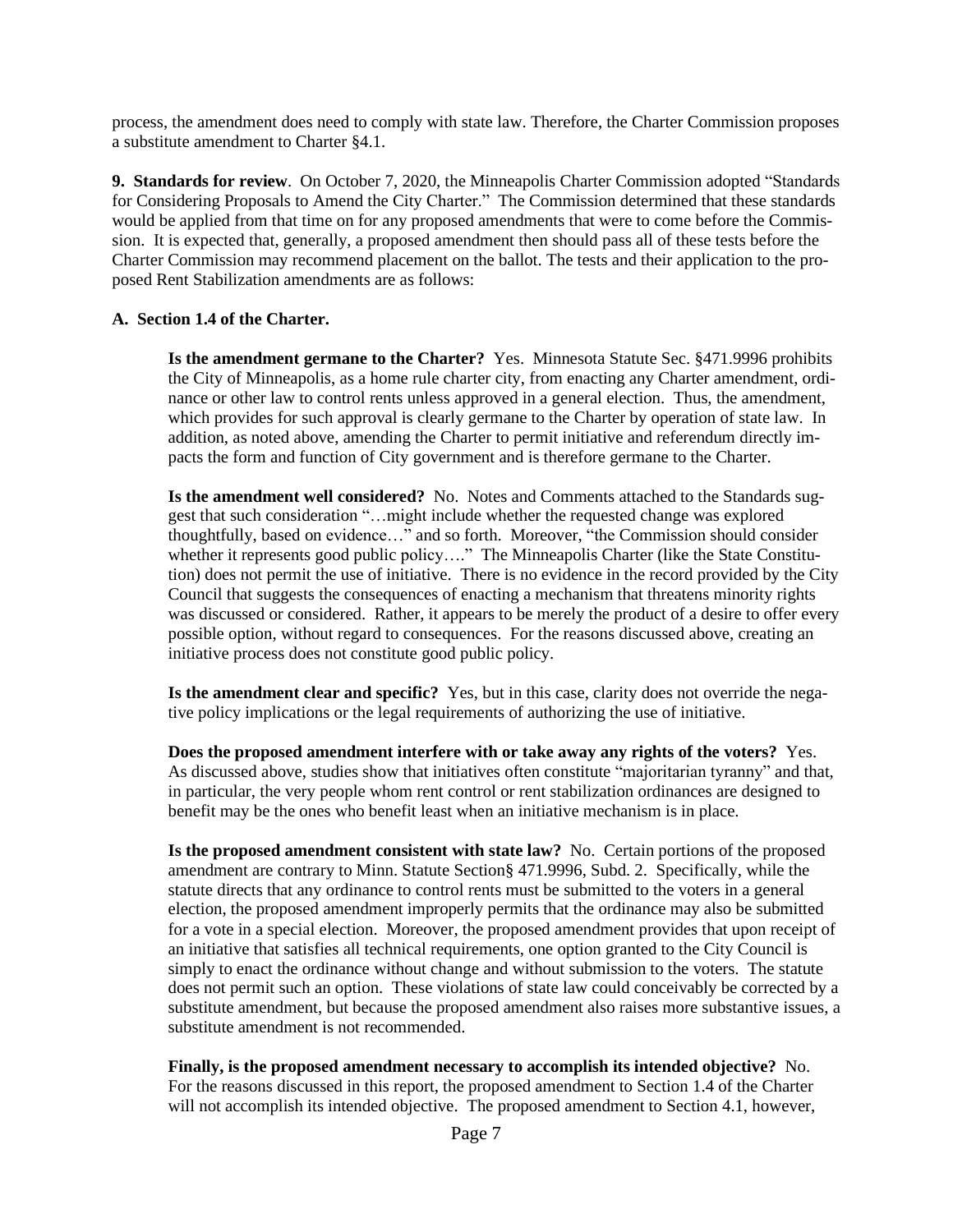provided that changes are adapted to render it consistent with state law, will accomplish the intended objective.

Because the proposed amendments to Section 1.4 of the Charter do not meet all of the Charter Commission's review standards, these standards support rejection.

## **B. Section 4.1 of the Charter**.

**Is the amendment germane to the Charter?** Yes. The analysis is the same as it was for Section 1.4.

**Is the amendment well considered?** Yes. With the technical corrections offered by the substitute amendment, the amendment will provide the authority necessary for the City of Minneapolis to take the first step required by Minnesota Statute Sec. 471.9996, Subd. 2, to lead to the potential enactment of a rent stabilization or rent control ordinance.

### **Is the amendment clear and specific?** Yes.

**Does the proposed amendment interfere with or take away any rights of the voters?** No. With the initiative option removed, the referendum process allows the Council, in its legislative role, to systematically investigate and properly present the issue to the voters in a general election.

**Is the proposed amendment consistent with state law?** No. This section of the proposed amendment has the same conflicts with state law as referenced with respect to Section 1.4 of the Charter and as described above. Therefore, it must be rejected as it is written and, instead, a substitute amendment that complies with state law is proposed.

**Finally, is the proposed amendment necessary to accomplish its intended objective?** Yes and no. The proposed substitute amendment, with the technical changes needed to bring it in compliance with state law, will accomplish the intended objective, namely, to submit a Charter change to the voters that will authorize the City Council to enact an ordinance, if it so desires, "to control rents." This amendment, unlike the proposed amendment to Section 1.4 of the Charter, would properly provide the means for a democratic process to engage voters on this important public policy issue while mitigating the risks inherent in initiative. While the risks of "majoritarian tyranny" exist with referendum as well, it does not raise all of the concerns that a citizen-initiated petition does. State law requires rent control go to the voters and the referendum process allows for a full legislative process prior to submission to voters.

Because the proposed amendment to Section 4.1 of the Charter conflicts with state law, the standards support rejection of the amendment as written and further support adoption of a proposed substitute amendment.

**10. Racial Equity Impact Analysis**. The City Council authors of the proposed amendments, along with policy aides and city staff, prepared a Racial Equity Impact Analysis (undated) of the substantive issues connected to rent stabilization. It did not include any reference to the mechanisms incorporated in the amendments, initiative and referendum, other than to define them as "multiple pathways" to reach the desired outcome. The Analysis further notes that the amendments "do not, themselves, create a substantive rent stabilization policy."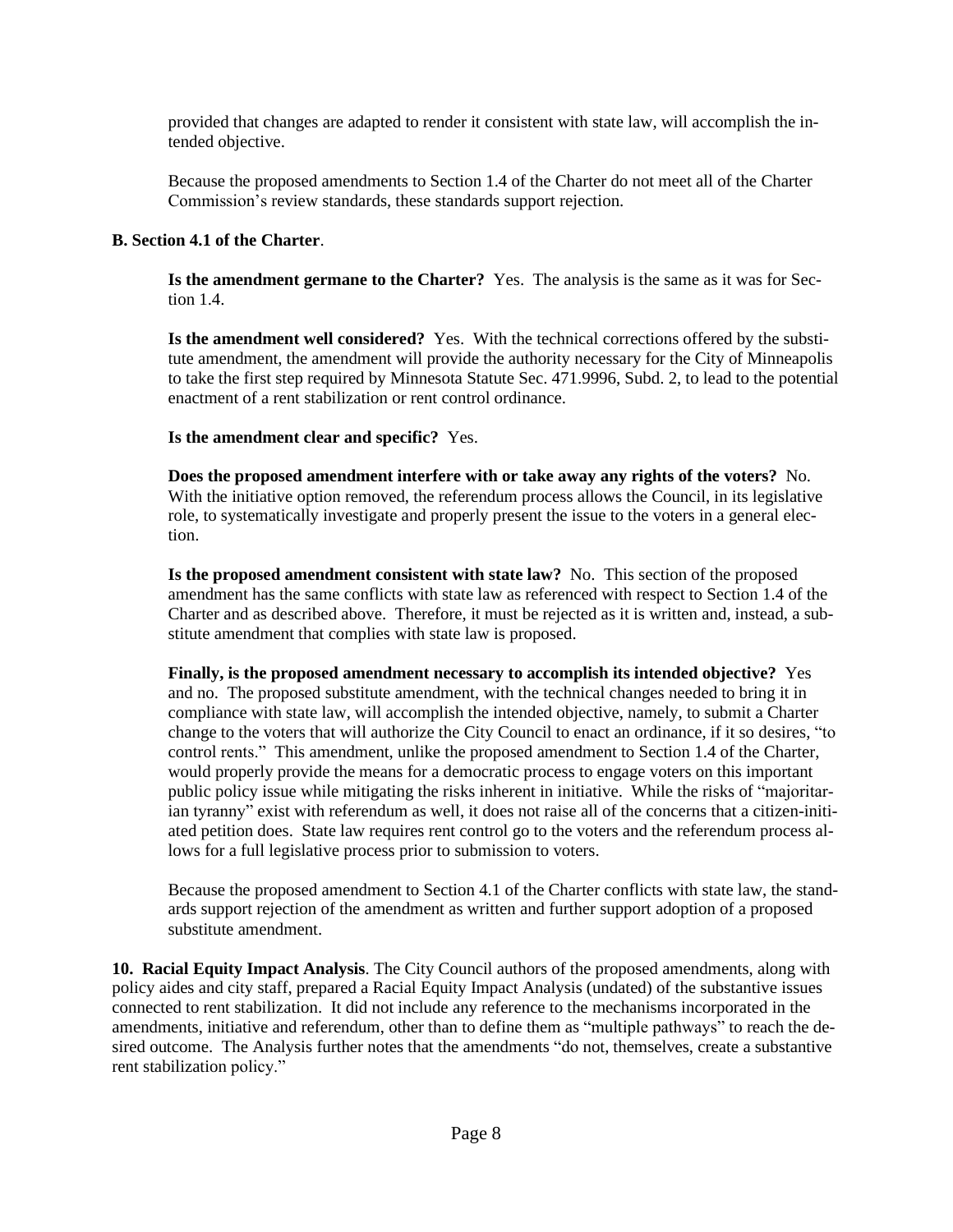The Charter Commission believes that the underlying policy considerations related to a rent stabilization or rent control ordinance are not before us in our review of the amendments. The Racial Equity Impact Analysis, including particularly the extent to which it reflects the CURA study, is apt. Although issues regarding the potential negative impact of the use of initiative as proposed for Section 1.4 of the Charter would conceivably require a separate analysis, it is not needed for purposes of this report because of the recommended rejection of that amendment. The proposed amendment to Section 4.1, on the other hand, is in a different category that may require a separate Racial Equity Impact Analysis both because the referendum process is essentially an enabling provision (that process may have an impact on affected communities) and which would be followed by potential substantive public policy, if successful.

If the City Council were nevertheless to include its original proposed amendment to Section 1.4 as a ballot question on the November 2021 ballot, it would be incumbent on it not only to complete a Racial Equity Impact Analysis on the use of initiative but also to hold a public hearing to explore this "pathway" as a substantive policy question prior to doing so.

**11. Conclusion**. For the reasons set forth above, the Charter Commission rejects the amendment to Section 1.4 and suggests the following substitute amendment to Section 4.1 to ensure conformity with Minn. Stat. §471.9996, Subd. 2 (new language in italics):

## **§ 4.1. - Function.**

- (a) **Governing body**. The governing body is the City Council, in which the City's general legislative and policymaking authority resides.
- (b) **Scope**. The Council may act on the City's behalf in any matter, except where—
	- (1) this charter reserves the action for a different board, commission, or committee; or (2) the action is inconsistent with this charter or otherwise unlawful.

## (c) **Council as statutory board**.

(1) **Generally.** Where the law provides for municipal action through a board or commission, and this charter does not reserve that authority to a board or commission other than the Council, the Council must either—

- (A) itself serve as the board or commission for which the law provides, even if the board or commission is a statutory rather than a municipal agency; or
- (B) provide by ordinance for the board or commission, in which case—
	- (i) the board's or commission's membership may (but need not) consist partly or wholly of Council members, and
	- (ii) the Council may (but need not) organize the board or commission as a municipal department.

(2) **Board of appeal and equalization**. The Council may provide under this section 4.1(c) for a board of appeal and equalization, in which case it may also provide that any such board must return to the Council the assessment rolls that the board has revised, in which case the Council may confirm the board's revisions or return the rolls to the board for further revision.

- (d) **Franchises**. The Council may grant and regulate any lawful franchise.
- (e) **Licenses**. The Council may grant a license only if the license expires within one year.

(f) **Liquor licenses**. Subject to any other applicable law, the Council may grant a license for the sale of liquor.

(1) **Zoning**. The Council may grant a liquor license only in an area zoned for commercial or industrial use, not for residence or office use.

(2) **Wine licenses**. The Council may grant a license for the on-sale of wine, which may include the on-sale of intoxicating malt beverages, to a restaurant which otherwise qualifies for the license under each applicable law or ordinance.